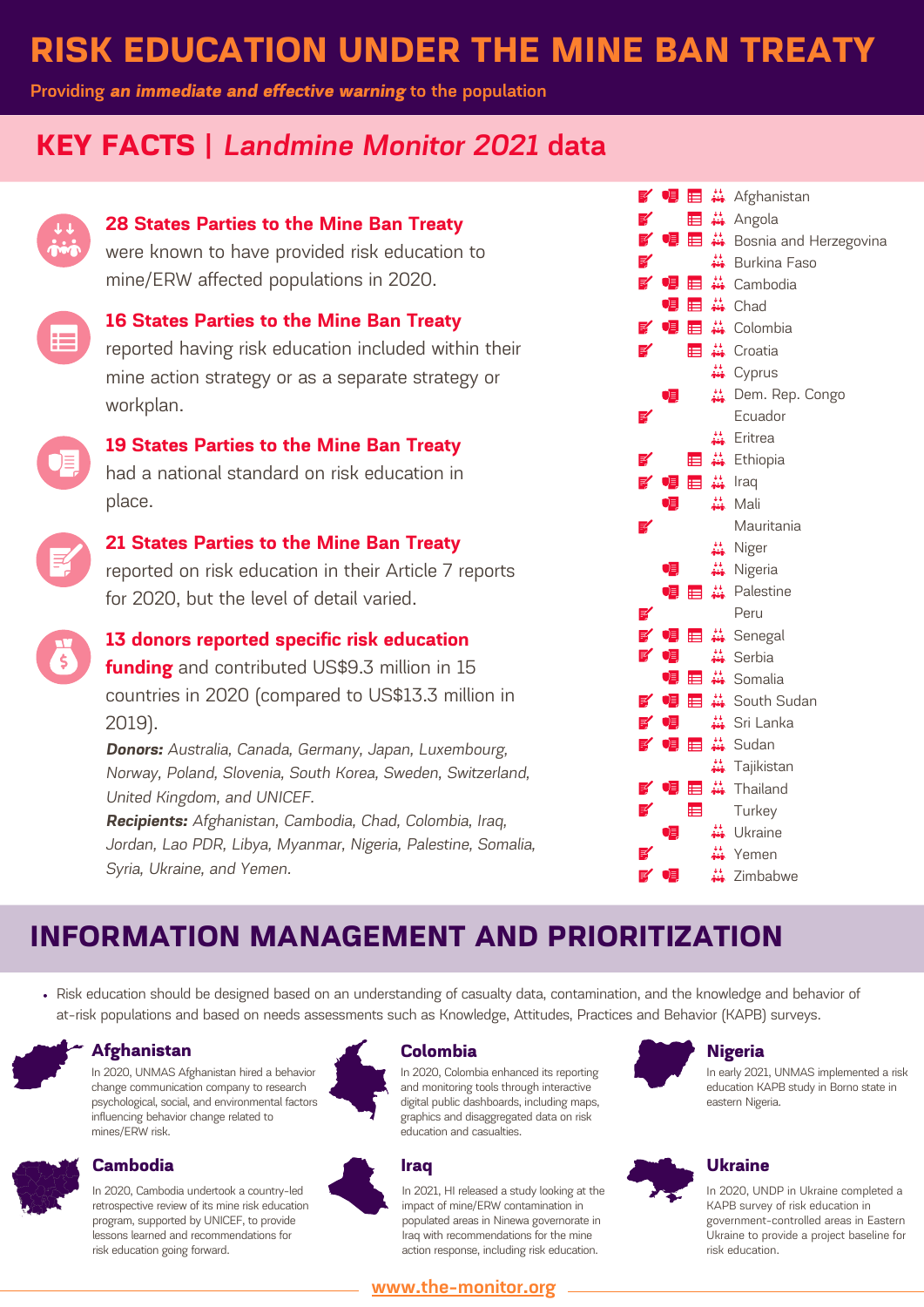# **RISK GROUPS**



### **IDPs, refugees, returnees, and host communities**

- Lack of familiarity with areas they move through or where camps are situated.
- Returning to familiar areas that have been contaminated.
- May be hard-to-reach in conflict and emergency settings.
- Job scarcity and livelihood insecurity may force them to engage in intentional risk-taking activities.

### **Migrants, itinerant workers, and pastoral and nomadic communities**

- Entering and working in unfamiliar areas.
- Crossing borders, often at informal crossing points.
- Drivers and travellers are particularly at risk due to the contamination on roads and use of short cuts.
- Transit across contaminated land looking for grazing and water for their animals.

## **DELIVERY METHODS**

**Interpersonal**

 $\mathcal{L}$ 

ŽЛ

[in 77% of States Parties to the Mine Ban Treaty]

- Often provided by specialized liaison teams.
- Mixed gender teams and materials and delivery in different languages to ensure all groups in the population are adequately reached.
- Distribution of small and printed materials (e.g. leaflets and posters).
- Provision through interactive means, such as mobile cinema, puppet shows, and theatre.
- The COVID-19 pandemic added restrictions in interpersonal risk education delivery.
- **Community volunteers or networks**

[in 23% of States Parties to the Mine Ban Treaty] Maintains risk education in hard-to-reach areas and is provided by trusted community members.

-----------------------------------------------------------------------------------------------------------------------------------------

### **Partnership with the national police or emergency services**

[in 14% of States Parties to the Mine Ban Treaty] Supports national police and emergency services in the provision of safety messages and advice.

-------------------------------------------------------------------------------------------------------------------------------------

### 22 **Training of trainers**

[in 20% of States Parties to the Mine Ban Treaty] Training and building local capacity to deliver risk education.

### **People living in poverty and lacking reliable livelihood alternatives**

- Poverty forces people to knowingly or unknowingly access contaminated areas.
- Increased demand for land pushes poorer households into contaminated areas.

## **Humanitarian aid staff**

- Working in areas with contamination and/or insecurity.
- Need to operate safely and pass on messages to people they work with.

### **Diverse community**

Population with different ethnic groups living in contaminated areas require risk education delivery appropriate to their language, culture, and society.



### **Traditional mass media**

[in 60% of States Parties to the Mine Ban Treaty]

Delivery of risk education using mass media (e.g. billboards, radio, and TV).

### **Digital and social media**

### [in 43% of States Parties to the Mine Ban Treaty]

- Increased use of digital media and mobile application, particularly in remote and challenging contexts.
- The COVID-19 accelerated innovation in the use of online/digital delivery.



------------------------------------------------------------------------------------------------------------------------------------------ -----------------------------------------------------------------------------------------------------------------------------------------------------

### **Integrated into survey and clearance work**

[in 60% of States Parties to the Mine Ban Treaty] Supports community understanding of land release activities and reporting of ordnance.

-------------------------------------------------------------------------------------------------------------------------------------------------



### **Integrated into the humanitarian and protection sectors**

[in 31% of States Parties to the Mine Ban Treaty] Combines risk education with humanitarian and stabilization activities.

-------------------------------------------------------------------------------------------------------------------------------------------------



### **School based**

[in 54% of States Parties to the Mine Ban Treaty] Implemented within or outside of the formal curriculum.

**Data on delivery methods** is for the following States Parties: Afghanistan, Angola, Bosnia and Herzegovina, Burkina Faso, Cambodia, Cameroon, Chad, Chile, Colombia, Croatia, Cyprus, Democratic Republic of Congo, Ecuador, Eritrea, Ethiopia, Iraq, Mali, Mauritania, Niger, Nigeria, Oman, Palestine, Peru, Senegal, Serbia, Somalia, South Sudan, Sri Lanka, Sudan, Tajikistan, Thailand, Turkey, Ukraine, Yemen, and Zimbabwe.